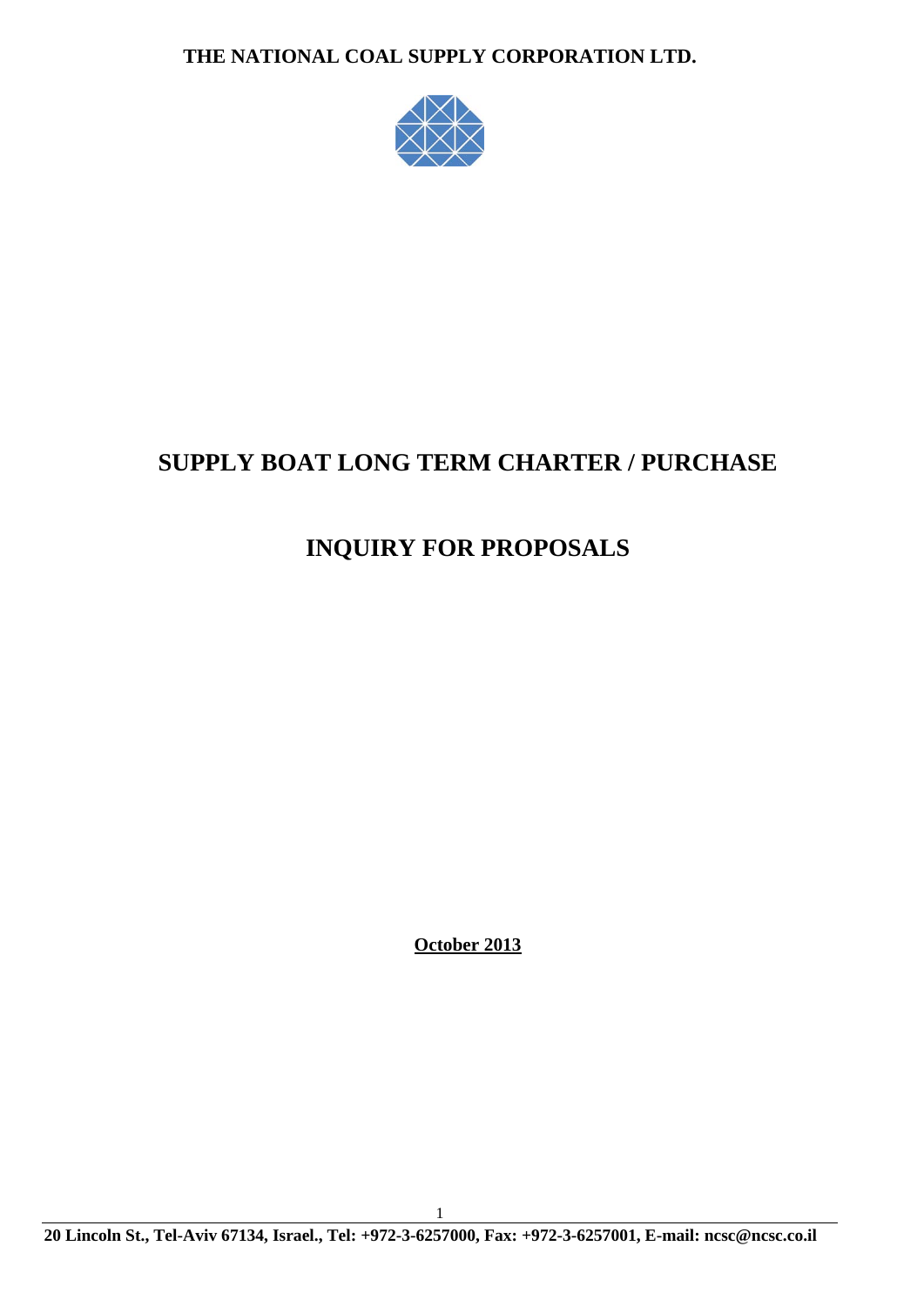

The National Coal Supply Corporation Ltd. ("NCSC" or the "Company"), a subsidiary of the Israel Electric Corporation Ltd. ("IEC") hereby invites proposals for the chartering or Purchasing of a Supply Boat for operations in the Port of Hadera in accordance with this document and the following specifications and conditions:

## 1. **Required Ship's particulars:**

- 1.1. Named ship
- 1.2. Max 4.70 m draft
- 1.3. Speed 20 knots
- 1.4. Min Stern working space of 7 x 8 meters
- 1.5. Min 12 passengers
- 1.6. Crane up to 3 ton (optional)
- 1.7. 'aft-facing' steering station
- 1.8. Classed
- 1.9. Insured under first class hull & machinery insurance and P&I club

## 2. **Required Company's particulars:**

2.1. Company with at least 3 year experience in ship management

## 3. **Required Commercial particulars:**

- 3.1. Delivery date: 1 November 15 December
- 3.2. Delivery place: Please advise
- 3.3. Time charter Duration: 4 year charter
- 3.4. Price:
	- 3.4.1. Time charter Hire per day\_\_\_\_

And/or

 $3.4.2.$  Purchase -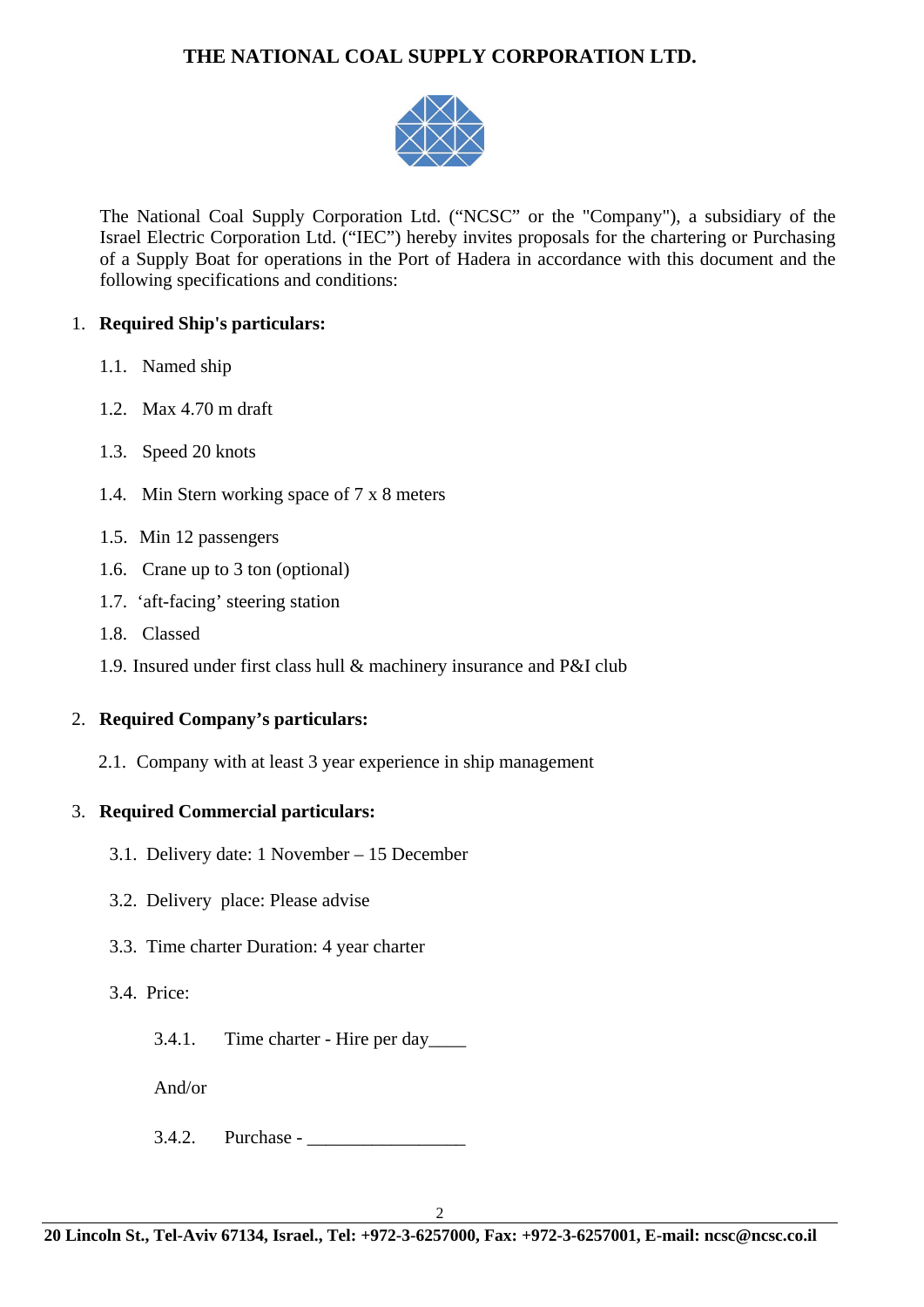

### 4. **General Requirements:**

- 4.1. The offered ship should be compliant with NCSC vetting requirements and data
- 4.2. The criteria and weights for choosing the winning proposal shall be as follows:

4.2.1. Price – the total cost of a the vessel for the 4 year period, including, but not limited to, cost of hire (purchase), cost of crew, cost of fuel cost of maintenance and cost of bringing the vessel to Hadera Port.

## 5. **The Prosposal:**

It is hereby emphasized that any proposal submitted under this inquiry, whether directly or indirectly, shall be deemed to be a binding proposal of the shipping company ("the bidders") and if awarded, the bidders which become the Owners (hereinafter: "the Owner") will contract/sale their vessel to NCSC.

### 6. **Requirements:**

- 6.1 Each and every eligible proposal submitted in this inquiry should be priced to include other costs of any kind, as the case may be (hereinafter: "Other Costs").
- 6.2. It is hereby clarified that all declared fees and costs including Daily hire Rate (in case of time charter), shall be final and binding, no additional costs or expenses of any kind will be borne and paid by NCSC.
- 6.3. Payment of taxes, as required by the Israeli law, of any type whatsoever, if any, shall be borne and paid by the Owner.
- 6.4. The attached Appendices are an integral part of this inquiry document
- 6.5. In any case of contradiction or incompatibility between the inquiry documents and the Charter Party, the Charter party shall prevail.

## 7. **General:**

- 7.1. NCSC shall be entitled to conduct negotiations with those inquiry participants whose proposals are found to be suitable.
- 7.2. NCSC shall be entitled to request further documents evidencing the proposal.
- 7.3. During the course of the negotiations, NCSC shall be entitled to request the eligible participant(s) to update and/or amend its/their proposal(s) in such a way that will enable NCSC, in its sole discretion, to determine to the greatest extent possible, whether the proposal(s) include all relevant information It is hereby emphasized that in such case, NCSC shall then be entitled to request a final proposal.

Negotiate with any bidder that is included in the final bidders group. At the conclusion of the negotiations, each such bidder will be entitled, at a time to be determined by NCSC, to submit a final proposal. If a bidder does not submit an additional proposal,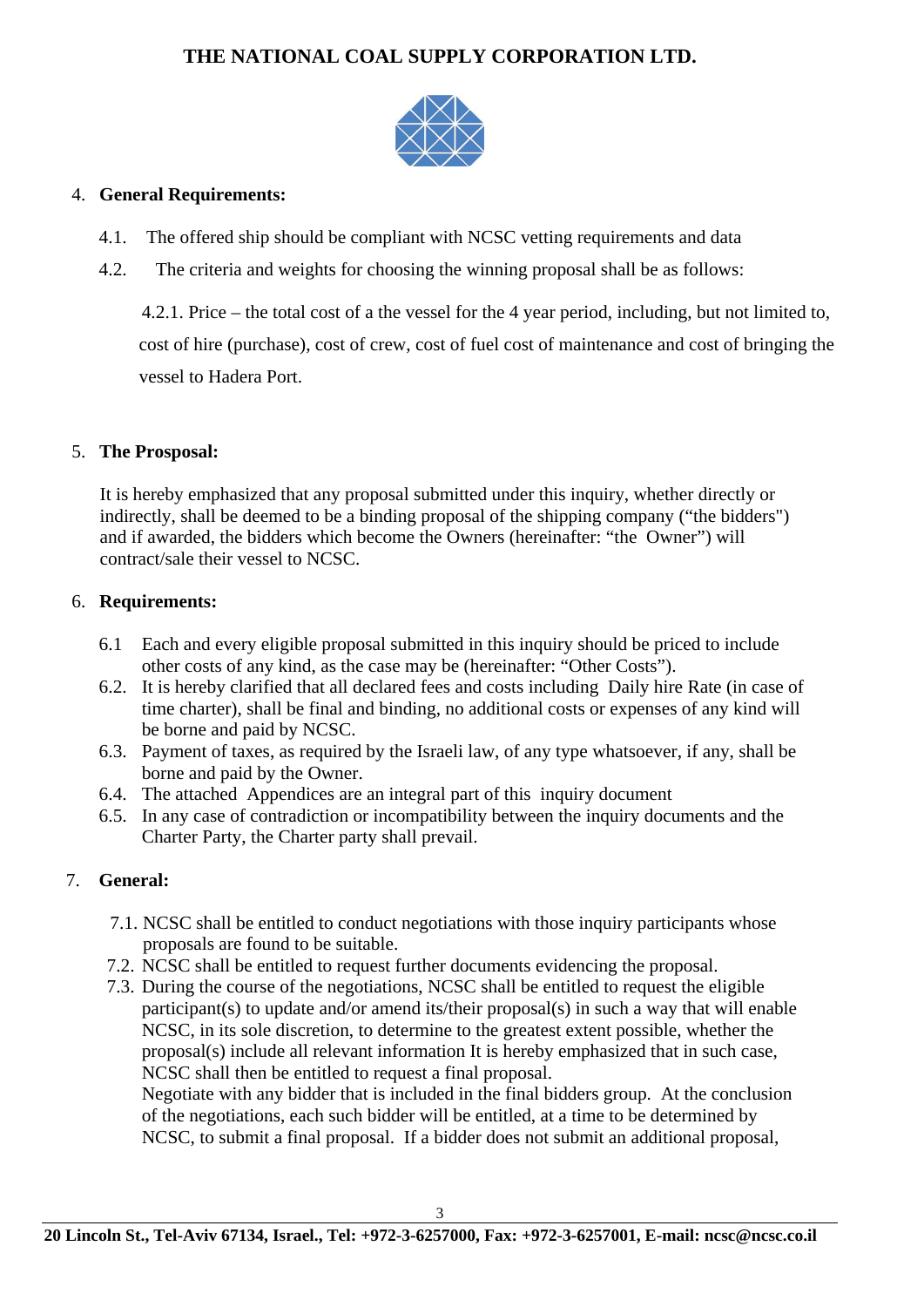

then the first proposal it submitted will be considered the final proposal. NCSC will examine all proposals submitted, including the first proposals, and will reach a decision. Notwithstanding the aforesaid, NCSC will be entitled not to conduct negotiations with the bidders, upon fulfillment of any of the following:

7.3.1 Conduct of negotiations with any of the bidders has not yet begun

7.3.2 All bidders have agreed to waive the conduct of negotiations.

In addition, NCSC will be entitled not to accept an additional bid after negotiations with all bidders are held, in case all bidders agree to waive submission of a proposal as said.

In case only one bidder is included in the final bidders group, NCSC will be entitled to conduct negotiations with the bidder. In addition, NCSC is entitled to decide that no negotiations will be conducted with it.

In the context of this section – the final bidders group means all bidders that meet the inquiry requirements.

- 7.4 NCSC may choose the proposal which is most suitable to it, in order to ensure for itself the most advantages.
- 7.5 NCSC is not obliged to accept the lowest proposal or any proposal whatsoever.
- 7.6 In the event of a single proposal for the inquiry, or a single proposal remaining for consideration, NCSC is entitled to accept the proposal, as offered, or cancel the inquiry and hold a new inquiry.
- 7.7 Together with the submission of a proposal in the inquiry, the participant agrees that in the case where a participant, who receives a notice of award under the inquiry from NCSC, refuses to perform and/or does not fulfill its obligations in accordance with the inquiry requirements, or inquiries to cancel its proposal for any reason whatsoever, NCSC shall be entitled to accept the next best proposal or to initiate a new inquiry /process, according to its sole discretion.

It is hereby clarified that the notice to a participant that it was not awarded the inquiry, shall not derogate from the right of NCSC as detailed above.

For the avoidance of any doubt, it is hereby clarified that there is nothing in the aforesaid to derogate from the obligations of the participant under its proposal and in case of breach of obligations, NCSC reserves its rights to indemnity under law the losses incurred such as the loss compare to the market

## 8. **Documents / forms / information to be attached to the inquiry proposal:**

The proposals under this inquiry will include the following forms / documents / information:

- 8.1. A Proposal Form duly filled in and signed, as specified in the inquiry documents.
- 8.2. Vessel's full description including GA plan
- 8.3. Charterers will provide a a copy of Charterers' Performa Charter Party to 'Bidders' to the final Bidders group (in case of time charter).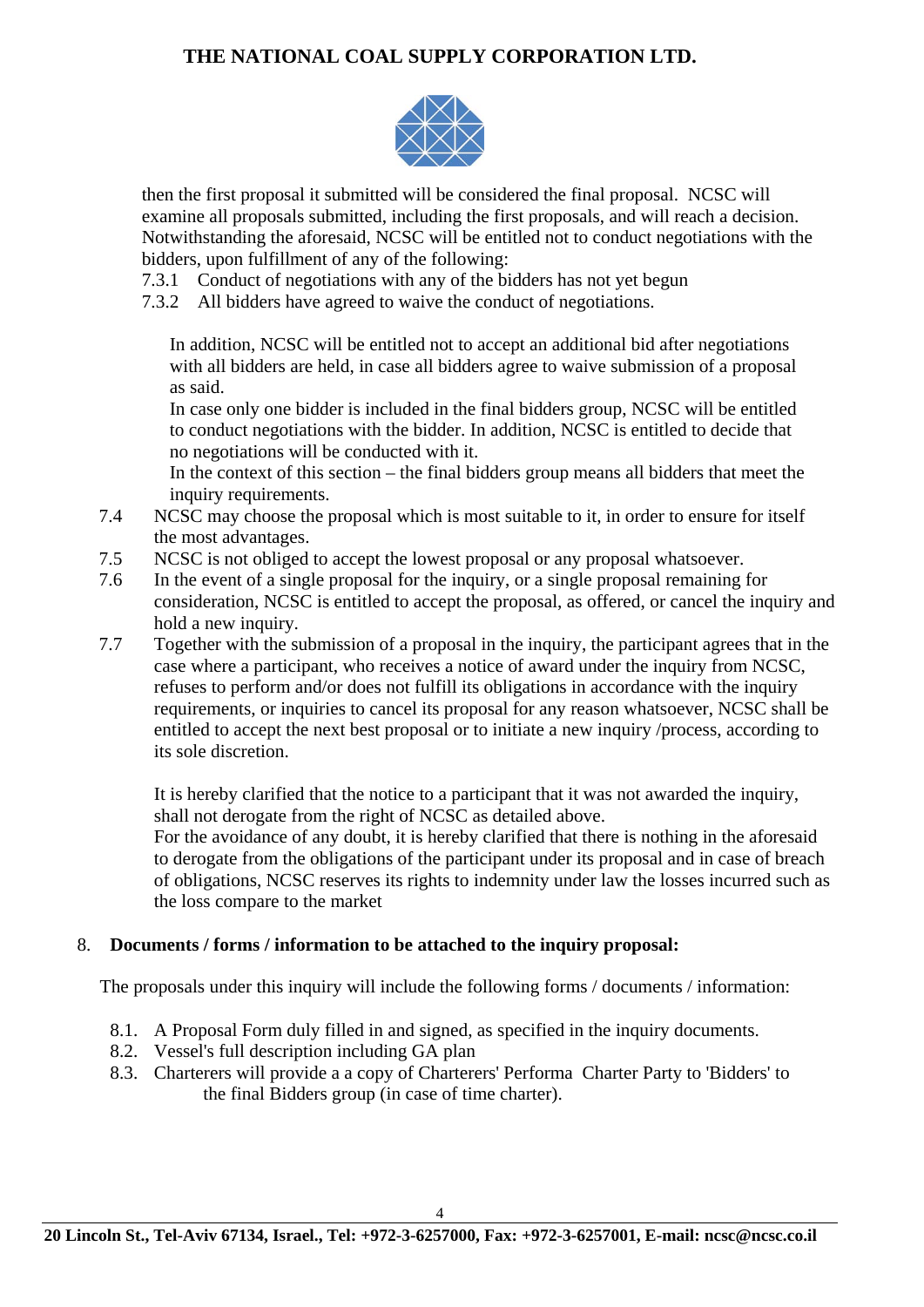

### 9. **Cancellation of the Inquiry:**

In addition to all other cases where NCSC is entitled to cancel this inquiry or any part thereof under Israeli law, NCSC will also have the right to cancel this inquiry or a part thereof in any one of the following instances:

- 9.1. In the event that only one proposal is submitted, or in the event that only one proposal complies with the Conditions Precedent for Participation set out in clauses 1 to 7 above or other requirements specified in this inquiry document.
- 9.2. In cases where NCSC decides that the inquiry procedure and/or the inquiry Documents and/or the procedure for analyzing the inquiry results are deficient.

### 10. **The date for submitting proposals:**

The final date for submission of proposals shall be **15:00 hours (local Israel time) on 15.11.2013**.

NCSC reserves the right to postpone the final date set for submission of proposals at any time before this date.

### 11. **Validity of Proposals**

Proposals will be valid until 15.12.2013

### 12. **Submission of Proposals**

Proposals must be submitted in Electronic file PDF format to the following email SupplyB@ncsc.co.il.

Sincerely,

The National Coal Supply Corporation Ltd.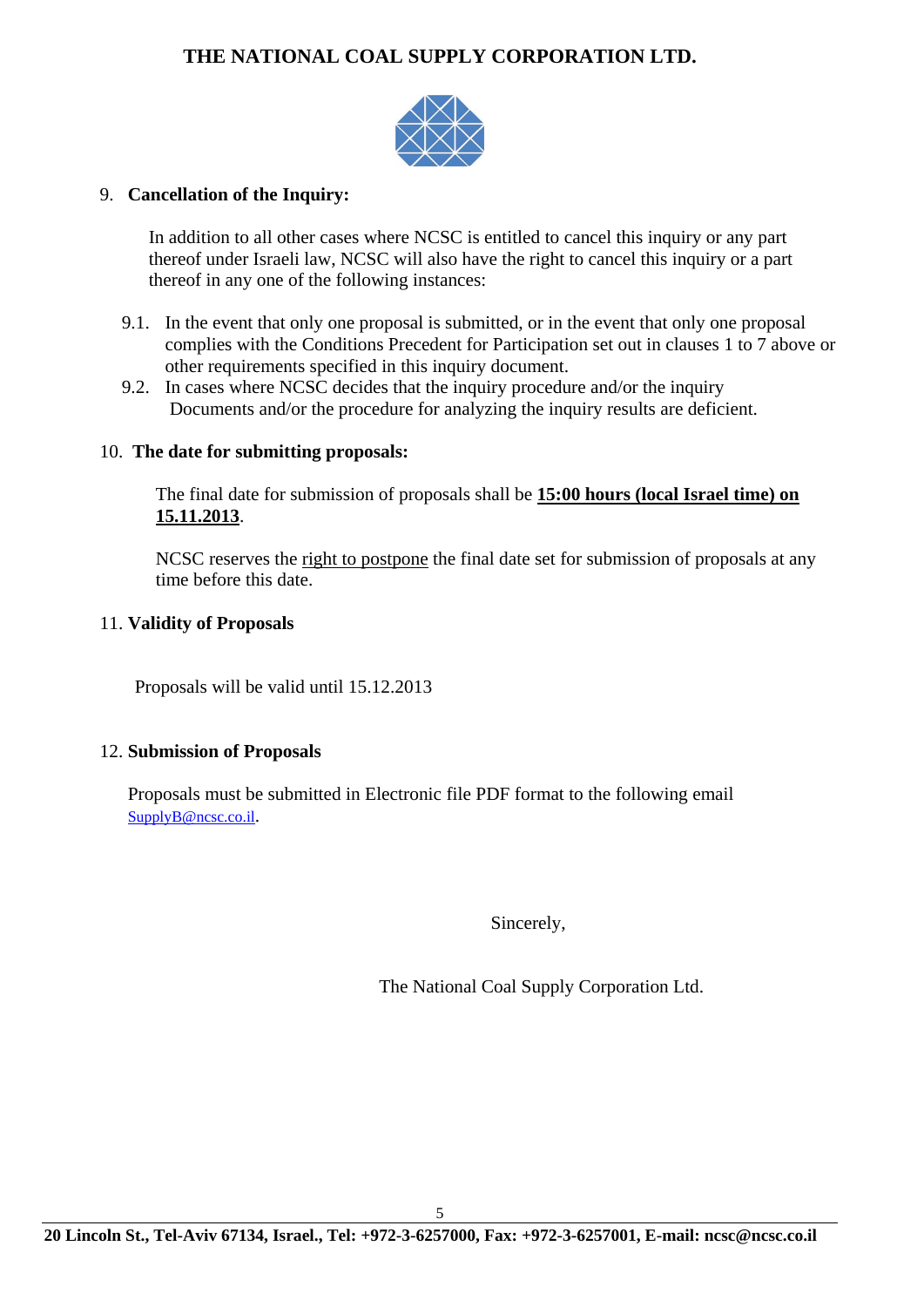## **PROPOSAL FORM**

## Inquiry for supply Vessel

The National Coal Supply Corporation Ltd. ("NCSC") hereby invites proposals for Long term supply vessel with the following specifications:

## **1. Name of the Charterer**

The National Coal Supply Corporation Ltd. ("NCSC") and/or associated and/or affiliated and/or others as required by NCSC.

\_\_\_\_\_\_\_\_\_\_\_\_\_\_\_\_\_\_\_\_\_\_\_\_\_\_\_\_\_\_\_\_\_\_\_\_\_\_\_\_\_\_\_\_\_\_\_\_\_\_\_\_\_\_\_\_\_\_\_\_

## **2. Type of Offer**

- **a. Charter** 4 Years **And/or**
- **b. Purchase**
- **3. Name of Owners**
- **4. Named ship: \_\_\_\_\_\_\_\_\_\_\_\_\_\_\_\_\_\_\_\_**
- **5. LOA: \_\_\_\_\_\_\_\_\_\_\_\_\_\_\_\_\_\_\_\_**
- **6. Draft: \_\_\_\_\_\_\_\_\_\_\_\_\_\_\_\_\_\_\_\_**
- **7. Beam : \_\_\_\_\_\_\_\_\_\_\_\_\_\_\_\_\_**
- **8. Year Built:\_\_\_\_\_\_\_\_\_\_\_\_\_\_\_\_\_**
- **9. Stern working place :\_\_\_\_\_\_\_\_\_\_\_\_\_\_\_\_\_**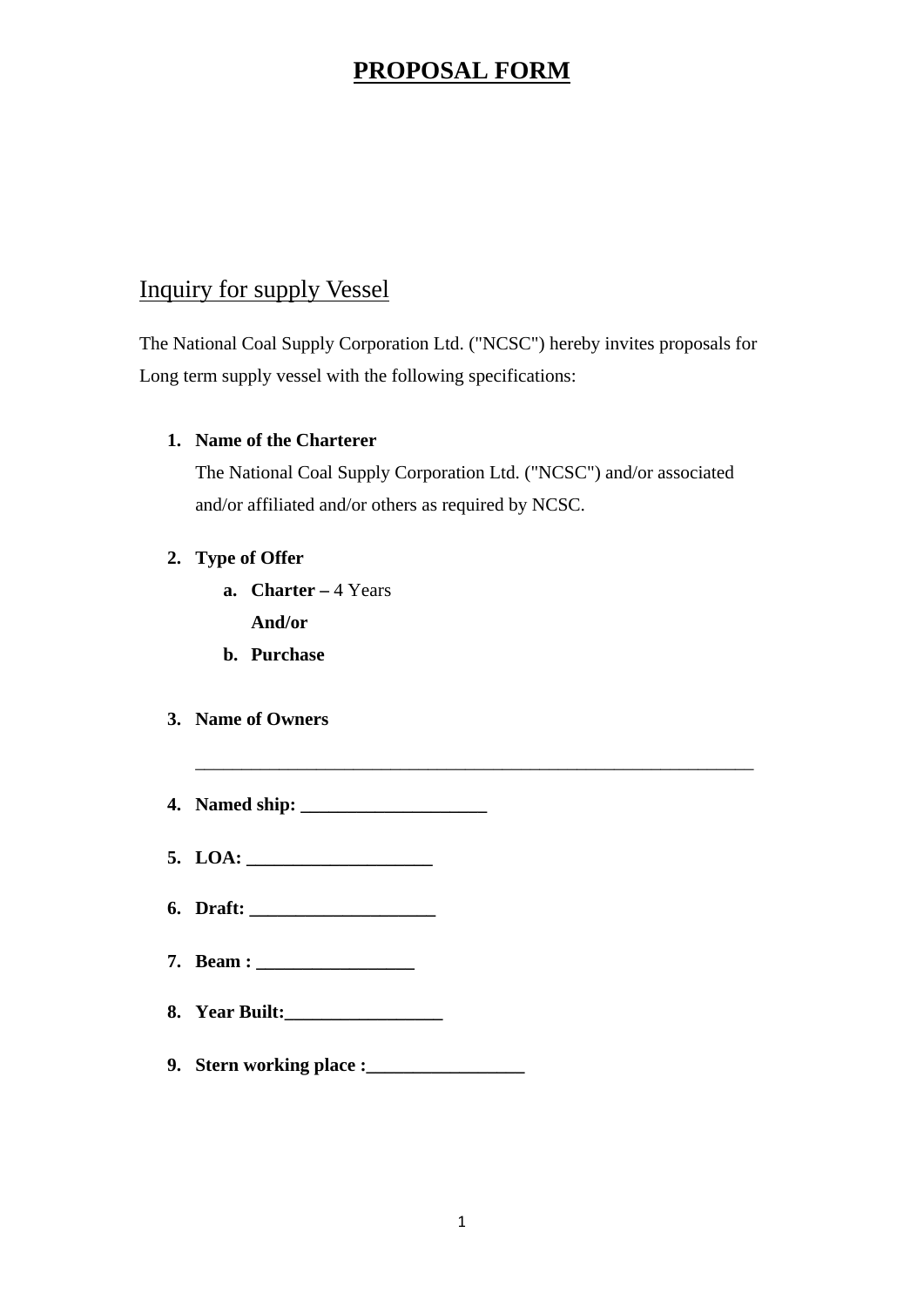## **PROPOSAL FORM**

### **10. Speed:**

| <b>Working</b> | <b>Maximum</b> |
|----------------|----------------|
|                |                |

#### **11. Consumption:**

| <b>Working</b> | <b>Maximum</b> |
|----------------|----------------|
|                |                |

### **12. Crew : Israeli (confirm) for Time charter offer**

- **13. Class: \_\_\_\_\_\_\_\_\_\_\_\_\_\_\_\_\_**
- **14. Insurance: \_\_\_\_\_\_\_\_\_\_\_\_\_\_\_\_\_**
- **15. Name of Shipyard: \_\_\_\_\_\_\_\_\_\_\_\_\_\_\_\_\_\_\_\_\_\_\_\_\_\_\_\_\_\_\_\_\_\_\_\_\_\_\_\_\_**
- **16. Delivery dates:** November December 2013
- **17. Limits of Charter**

subject to the terms and details of charterers charter party

### **18. Please insert in detail Company's management experience:**

#### **19. Daily hire Rate**

\_\_\_\_\_\_\_\_\_\_\_\_\_ US\$ per day

#### **20. Costs and expenses**

\_\_\_\_\_\_\_\_\_\_\_\_\_ US\$

**\_\_\_\_\_\_\_\_\_\_\_\_\_\_\_\_\_\_\_\_** 

**\_\_\_\_\_\_\_\_\_\_\_\_\_\_\_\_\_\_\_\_** 

**\_\_\_\_\_\_\_\_\_\_\_\_\_\_\_\_\_\_\_\_** 

And/or

### **21. purchase**